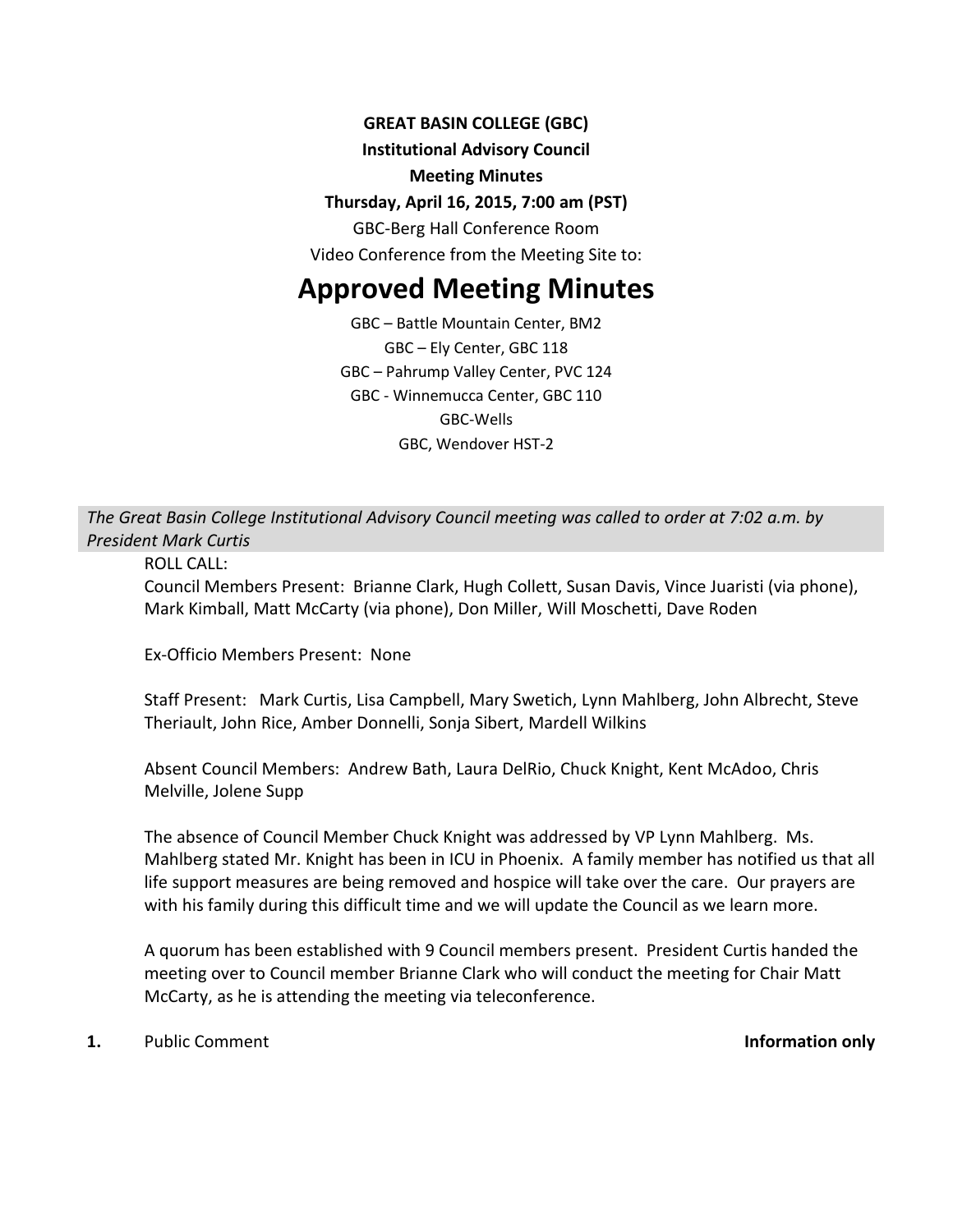Brianne Clark read the public comment statement and asked for any public comment at any of the locations. There was no public comment.

**2.** Approval of Minutes **For Possible Action**

**Motion:** GBC Institutional Advisory Council (IAC) member Dave Roden moved to approve the minutes of the GBC IAC meeting on February 4, 2015; Council member Don Miller seconded the motion. The motion was **APPROVED**.

**3.** Review the GBC Written Reports by Department **Information only** 

The GBC IAC was provided written reports from the various GBC departments and Ms. Clark asked if there were any questions or discussion of the written reports. President Curtis said the reports are listed in order and if there are any clarifications that staff who are present could elaborate.

President's Office Report - President Curtis wanted to elaborate on his report. President Curtis included two additional documents to the written report that justifies GBC's request to offer two new bachelor degrees in English and Science. The first document is a letter from NCHEMS to the Chancellor which supports additional bachelor degrees being offered by GBC and also enumerated all of the bachelor degrees offered by community colleges one by one throughout the nation. It shows that the proposed new bachelor degrees, Bachelor of Arts in English and Bachelor of Science, that GBC would like to offer are currently being offered at community colleges throughout the nation. The data shows this is nothing new. Additionally, part of the white paper that speaks to the lack of enough institutions in the state of Nevada to serve the population. President Curtis drew a comparison of the two states that he is familiar with, Michigan and Indiana, and we find in those states there are 200,000 citizens per institution and in the state of Nevada there are 400,000 citizens per institution. One of the goals of the NSHE is to achieve a more educated population. The NSHE Board of Regents have stated repeatedly their goal is to have more people receive a post-secondary education. President Curtis believes that we need to be able to be unfettered in our desire to offer more to the citizens of rural Nevada.

Another document that was provided to the IAC was the Rand Report that was written in 2001 at the request of then Chancellor Jane Nichols and delivered to the Board of Regents. At the time the document suggests the need of an additional four to six state colleges in Nevada if we had any hope of achieving the kind of coverage and educated citizenry that everyone wanted. All of these long years later nothing has changed. The state of Nevada and the entire nation has suffered through this great recession which interfered with any plans that the state might have had with expanding education. Therefore, President Curtis stated GBC is the low cost solution to an expensive problem.

President Curtis stated that one of the topics at a special Board of Regents meeting on April 24<sup>th</sup> is that the NSHE presidents have been directed to report on any policies and procedures that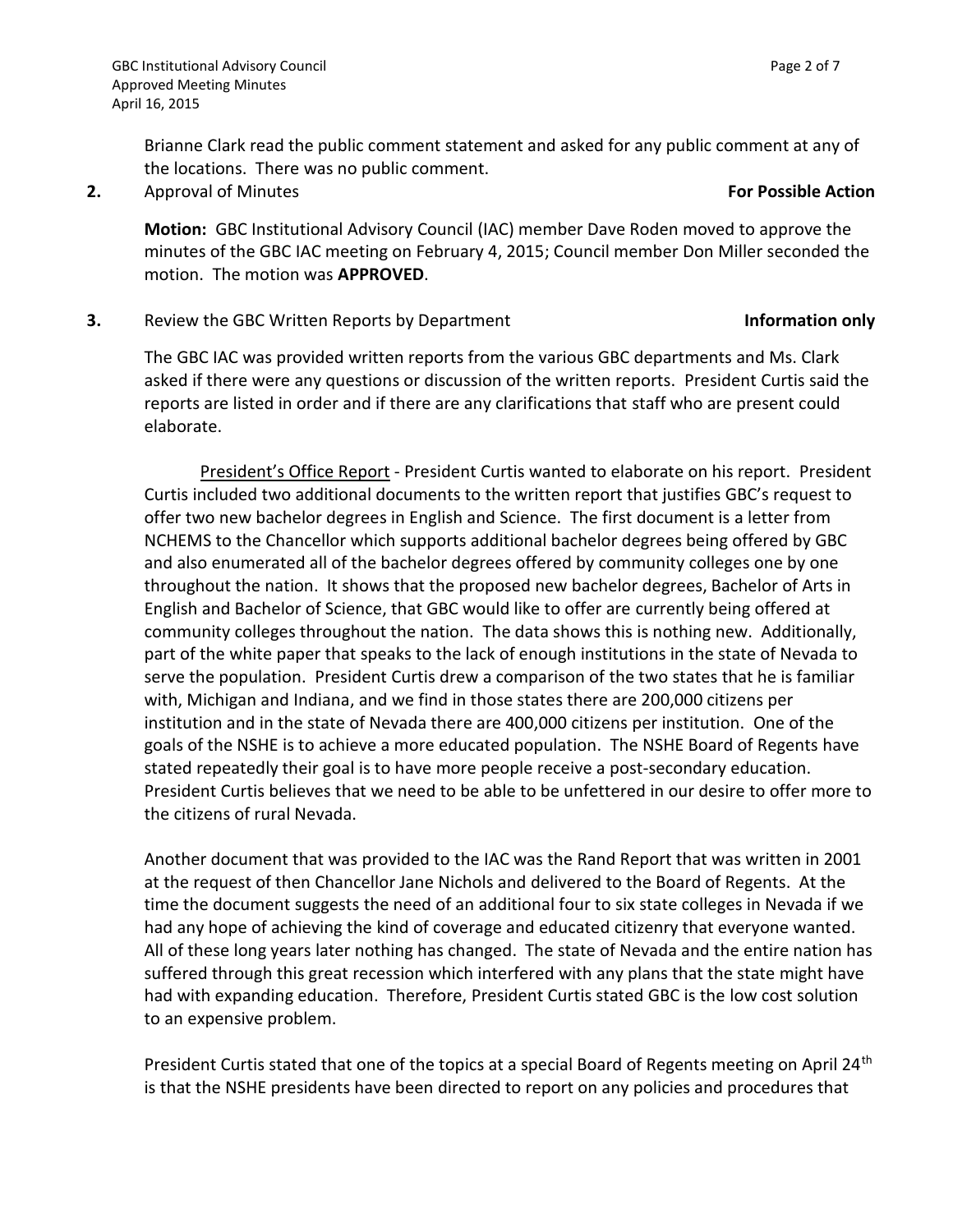are in place that are preventing us from fulfilling our mission. President Curtis will be travelling to Las Vegas to attend the meeting in person. He has identified two or three policies that are punishing GBC and causing us a lot of difficulty fulfilling our mission. The presidents are asked this question as every Board of Regents' meeting, but the presidents are either caught off guard or can't remember. Since it is now a request in advance it will give us a chance to actually report on and possibly change the policies that interfere with us fulfilling our mission. The Board of Regents know there are problems and they are now demanding that we speak directly to those problems that are part of the policy manual. President Curtis plans to report on the labyrinth of policies we must go through to offer a new degree which is why many institutions are not even trying to get a new degree approved because the policy is cumbersome. VP Mike McFarlane says the policy that requires Board of Regents' approval for an emphasis in a BAS is the only bachelor's degree that requires Board of Regents' approval for an emphasis to a degree. Dr. McFarlane feels that it is directed at GBC to prevent us from offering too many bachelor degrees. The Bachelor of Applied Science degree is only about 7-8 classes or 21-24 credits difference between these. Dr. McFarlane said the model that GBC follows from Arizona state is to have emphasis so as to add and delete an emphasis according to workforce response. Having the Board of Regents approve an emphasis severely limits us to respond to workforce needs in a timely manner. President Curtis will work with the VPs and deans to ensure that any policy that he is not aware of that is hindering us be communicated to him so as to include in his report to the Regents.

President Curtis' relayed a comment that Dr. Collett said to him during a recent interview that since GBC's inception it seems people have put hurdles in front of us and tried to make it difficult and GBC has survived and thrived despite that because of a lot of good people particularly around this table.

President Curtis reported that another policy that hinders us in starting a new bachelor program is that the new programs must first be reviewed by the presidents of the two universities and the president of the state college. They can stop it in its tracks right there. Other policy requirements are that the new degree program has to go to the Academic Affairs Council which are the Vice Presidents and the Provost of the institutions. They can say no. And finally, even if all these groups give their approval we still have to take it to the Board of Regents for formal approval. President Curtis noted there is nothing wrong with having checks and balances when launching a new program, however the ability for these other groups to say no seems somewhat self-serving and stifles competition. If it were quality and advice that were given to us to make the program better than we would take that advice gladly.

Dr. Collett questioned President Curtis if he will be asked for GBC's plan and President Curtis affirmed that we are on the agenda and he will be asking for language change on some of these policies. He will also be providing documents that were presented today (2001 Rand Study and the NCHEMS letter to the Chancellor) as backup information for the request of language change in policy and to take the handcuffs off and allow us to have a more liberal interpretation on what we are allowed to offer at the bachelors level. President Curtis added the presidents and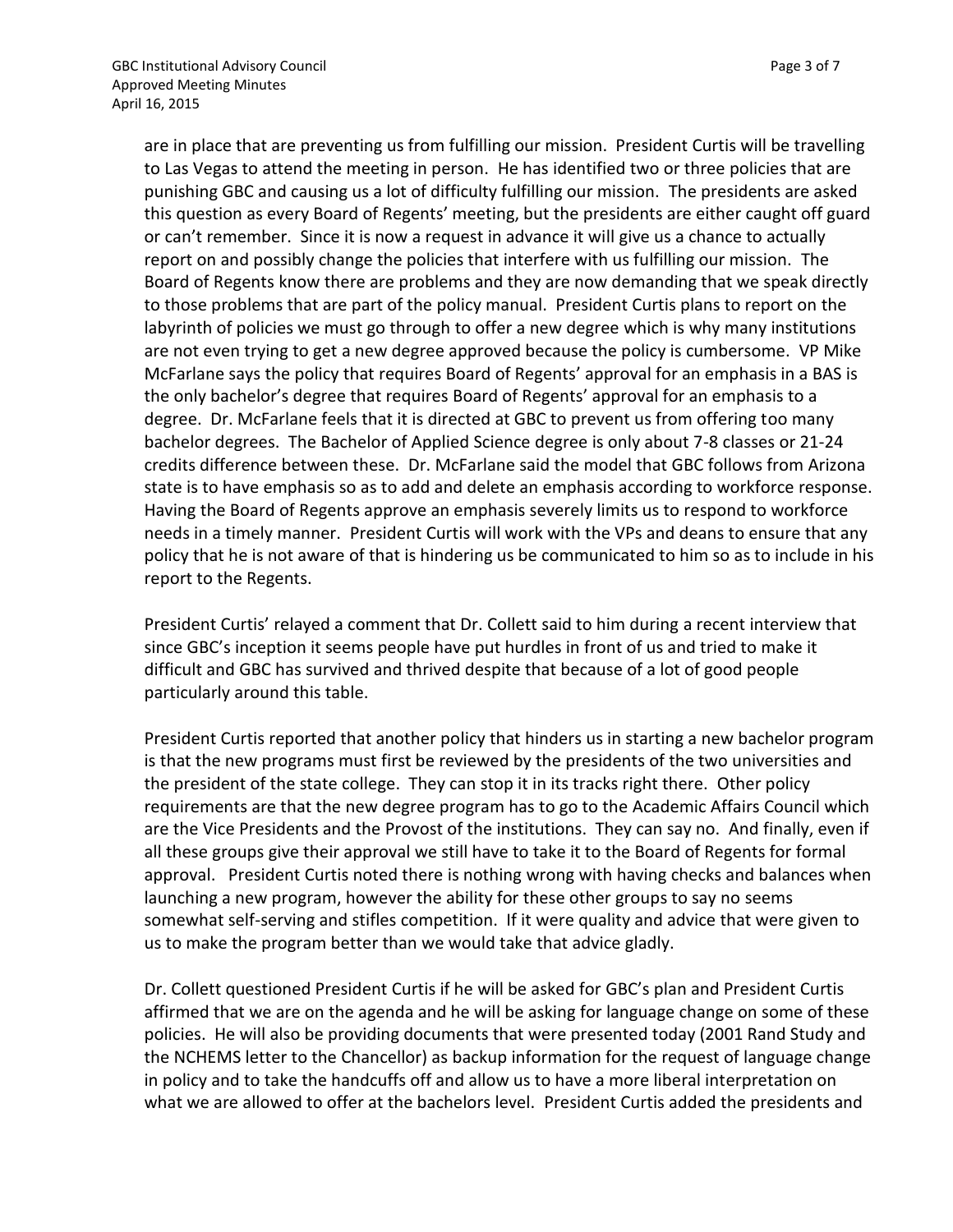the Academic Standards were against GBC offering select niche degrees. The presidents wanted a definition on "niche". They wanted to define "niche" as very narrow discipline, unusual, unique, that no one else offers. GBC's first two degrees at the bachelor's level were the education degrees which are hardly niche degrees and are offered by every intuition in the country. GBC is defining our niche degrees geographically not on the discipline level. We will stick with that and hopefully if they remove some of the impediments we will have a chance to serve more and begin to grow again. Dr. Collett mentioned that flexibility of the community colleges is almost the most important thing they have and if they take away that flexibility it takes away the ability to teach. President Curtis agreed and stated that a one size fits all mentality does not work.

Chair McCarty asked if there are any policy or procedures that are holding us up from fulfilling our mission from a financial standpoint, specifically, the ability of our area to contribute funding that does not have to necessarily go back to the state. President Curtis said that the Foundation rolls out about \$60,000 per year to support new programs and we have used that funding to support the emphasis in graphic communications as we launched it and other ventures. It is difficult to fund operations long-term from donations. Donors usually want to see something new or different or will have something specific in mind that they want to fund. Once the program is off the ground the money doesn't go indefinitely. There is one aspect of this that is board policy and deals with the Interim Finance Committee, that we are not allowed to carry over money from year to year, but there is a way to carry over some of our registration fees or otherwise tuition money if for instance we have quite an influx of students who register for classes and pay the registration fee and its above what we had budgeted, allowing us to hang onto that money in the next fiscal year. VP McFarlane added it is an onerous process to request fee increases for specific classes and can only occur once per year. It is a process that could be streamlined as well. President Curtis concluded his verbal report.

Institutional Research & Effectiveness – President Curtis reported we are sharing the institutional support director, Cathy Fulkerson, with WNC. She was our institutional researcher first. She is helping us with our assessment plan and a variety of other things. Sharing institutional research services with WNC was done as a cost savings measure. Academic Affairs – VP McFarlane had nothing further to add that was not in the written report. Student Services – VP Mahlberg had nothing further to add. Business Affairs – VP Sibert had nothing to further to add. GBC Foundation - Foundation Executive Director Rice had nothing further to add.

**4.** GBC Institutional Advisory Council Member and Ex Offico Verbal Report **Information only**

Ms. Clark asked if there were any verbal reports from the GBC IAC members or ex officio members from all of the locations.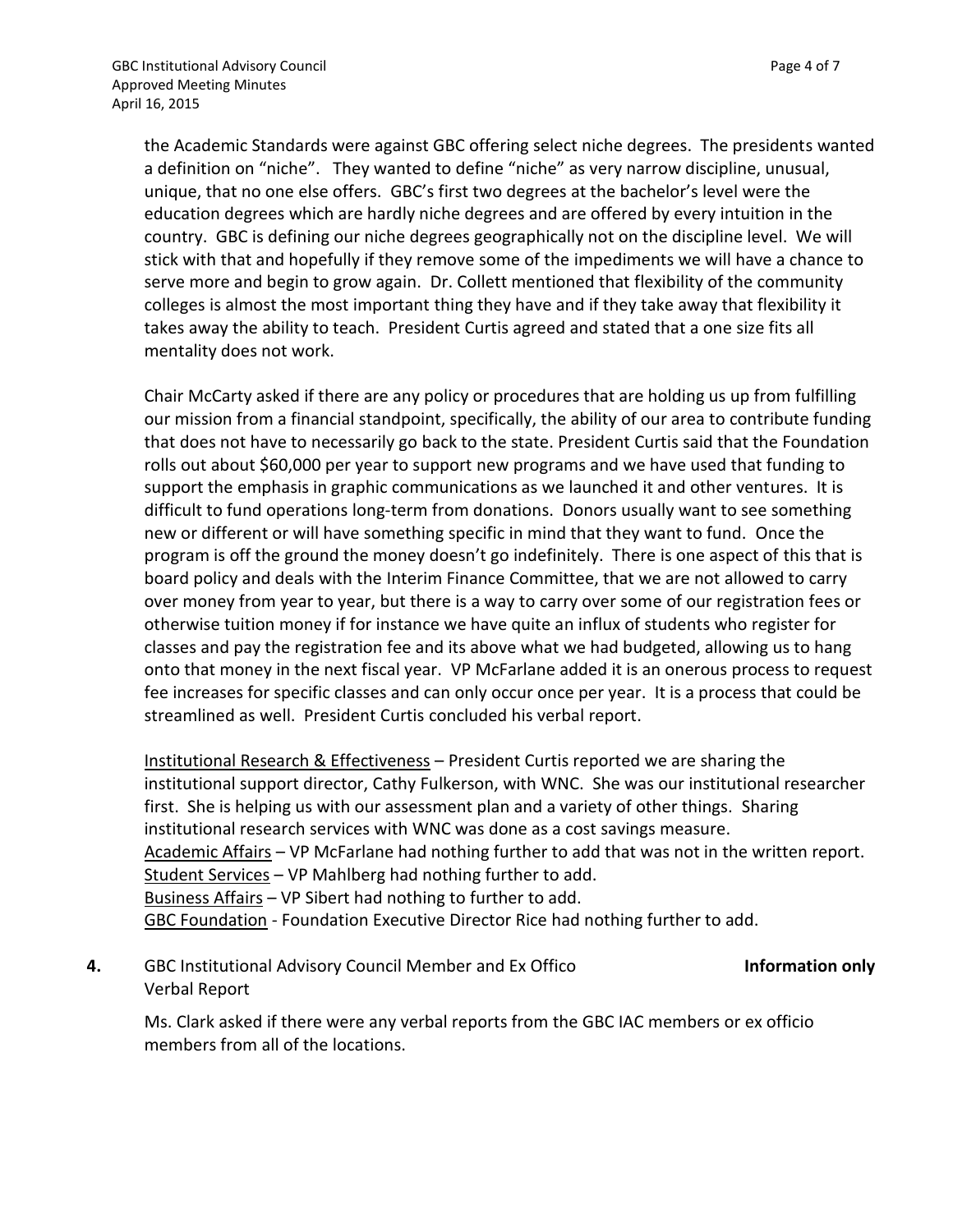Council member Don Miller reported he was speaking with a local doctor and the topic was the shortage of nurses in the Elko area. Mr. Miller said the nurses go to school here in Elko, but leave Elko to find jobs because the wages for nurses here are lower than in other places. Also, doctors know that the nursing program is excellent here in Elko. Dr. Amber Donnelli, Dean, Health Science & Human Services, addressed the Council. She confirmed that nurses in Elko make \$5 to \$6 less than nurses in Reno and Carson City. One reason she feels there is a shortage of nurses in Elko is that our nursing program only graduates up to 20 students per year. Last year we had six nurses go to Winnemucca, two went to Battle Mountain, two went to Utah, and two went to Reno. So, yes it does cut into the nurses we are supplying to Elko. One way that we are addressing this issue is we are putting a nursing satellite program in Winnemucca and Pahrump. We will be taking thirty students this year which will help with the impact here in Elko. GBC is working with the hospital and building a strong relationship with them. Mr. Miller stated that this hospital makes the highest profit, approximately \$34 million, and they can't raise the nurses pay to keep them here – there is something wrong with that. Dr. Donnelli said it was something they could visit with them about. She stated the hospital does ask for our opinion and they do want to make the hospital and the nursing staff stronger. They are open with working with us. Dr. Donnelli confirmed that we do have a strong nursing program with a 100% passing rate for the past two years – the only program in the state that can say that. Dr. Donnelli said we were awarded a Pennington Foundation grant to purchase some additional mannequins. Chair McCarty ask Dr. Donnelli if there were any grants out there that gives incentives to serve the rural counties. Dr. Donnelli said right now there is a real push for nursing scholarships in the rural areas. The Pennington Foundation last year gave ten \$2,000 scholarships to the ADN students. They have asked her to put in for that again this year. She added the hospitals in Elko and Winnemucca give scholarships to all nurses in the BSN program each semester with a commitment from them that they stay in their community for one year after graduation. There are so many other places that are employing nurses besides hospitals. The money is there for students within Nevada and the opportunities are specific to each institution. Chair McCarty asked if there was any way to get a commitment from the students to stay in the community as a pay it forward kind of thing. Dr. Donnelli said that the nurses are staying in our communities; it's just that our service area is so large and consists of many communities. Dr. Collett recommended inviting the administrator of the hospital to attend our next meeting and ask him why this situation where they are making all this money, but our nurses are not staying because of the low wages. Dr. Curtis recommended out of respect to have Dr. Curtis and Dr. Donnelli meet with the hospital administrator in a more private meeting. Mr. Moschetti mentioned the administrator of the hospital would be a good addition as a member to this Council. Dr. Curtis said that is something to consider. Matt McCarty said that last week he met with President Curtis and Mardell Wilkins to discuss potential new members to the Council so this fits into that earlier discussion. There was a discussion about administrators from LifePoint hospitals being able to sit on advisory boards such as this. Chair McCarty said he didn't feel that it would be a problem.

Council member Vince Juaristi requested an update on legislative and budget issues at each meeting. Mr. Juaristi would like to know about the bridge funding and other legislative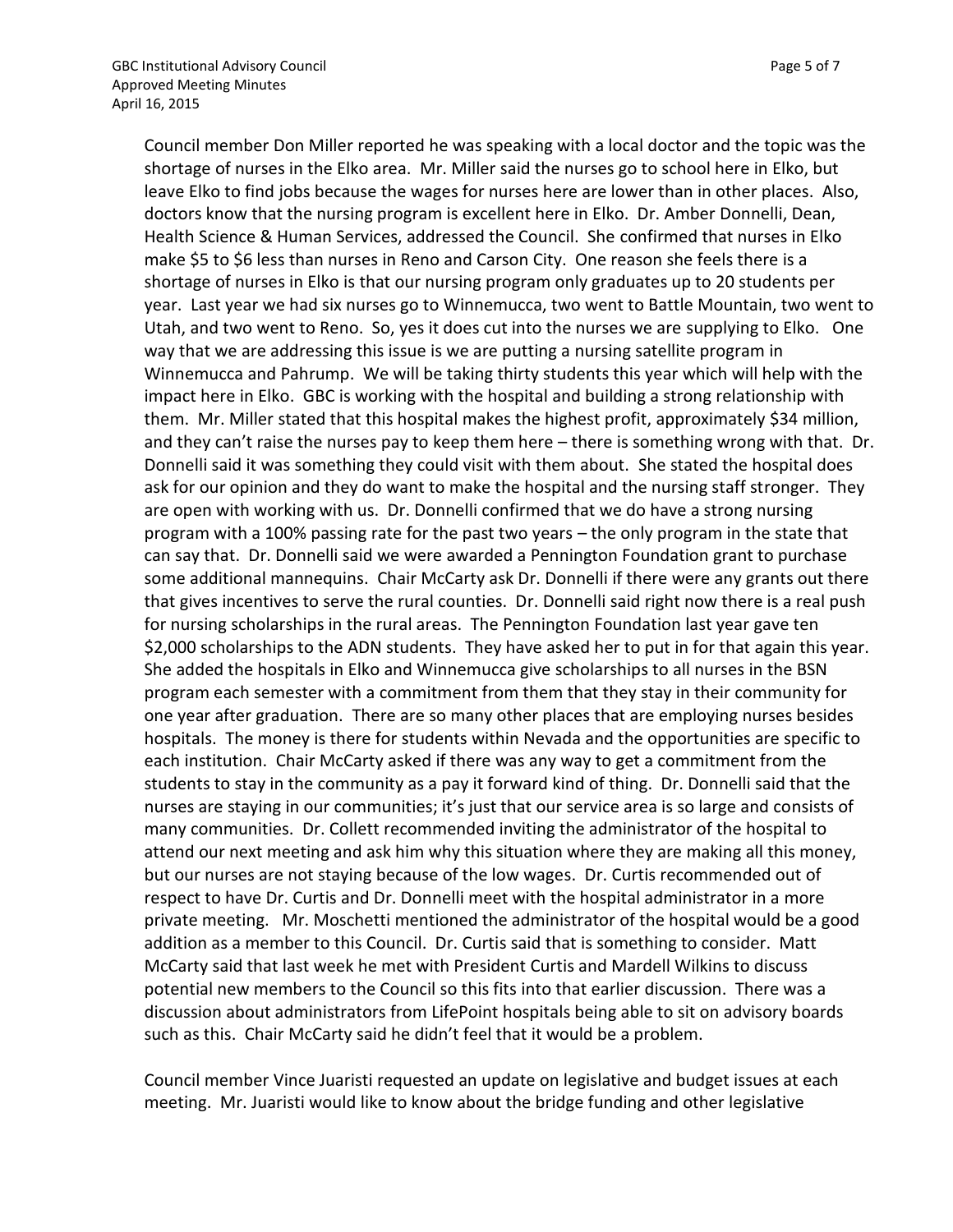activities that affect GBC going forward. President Curtis responded that the bridge funding is being pushed back with other things that require additional funds that were not in the Governor's recommended budget. There is an ongoing argument on what increased tax proposal will win the day. Until they settle on taxes that will bring in enough money they are pushing off deciding how that money will be distributed. President Curtis feels we won't know anything until the 11<sup>th</sup> hour and maybe even into a special session. One bill that is getting a lot of notice is the so called "campus carry" bill that will allow people to carry a concealed weapon on campus. NSHE opposes it and all the presidents oppose it. We are not against the 2<sup>nd</sup> Amendment, but believe there are more bad things than good things that can come out of it. Even our own representatives are supporting it and much of the conservatives in the state are supporting it. There is a manner in which someone can request a president of an institution permission to carry a concealed weapon on campus. There are criteria to be met, but the decision is up to the president. President Curtis has not received a requests to carry a concealed weapon in the three years he has been at GBC.

Another item of interest is SB 391 Interim Committee to study the governance of community colleges and taking community colleges out of the governance of the Nevada Board of Regents which did not go in that direction. What came out of it is a STEM challenge grant that has \$5 million in which colleges in the NSHE system can apply for funding to increase the science, technology, engineering and math programs. Also, coming out of SB 391 is a \$6 million bill that is called the Workforce Rapid Response Fund that is used to help fund the startup of new programs. We can apply to this fund to get a new program off the ground that is workforce related. These are out of committee now and seem to receiving some favorable response. Constance Brooks (NSHE Vice Chancellor for Government Affairs) is permanently located in Carson City for the legislative session and sends out a weekly reports about all of the bills and the statuses. Mr. Juaristi asked that at any point in which the GBC IAC can be of assistance to you and/or to Vice Chancellor Brooks on any of these bills, to please let the Council know.

Chair McCarty said this legislative session has 1,060 bills and resolutions that have been introduced. The deadline to get them out of committee has passed. Less than 25% of those bills and resolutions died by failing to meet the deadline. Historically, that is the lowest that Mr. McCarty has seen in the twelve years he has been involved in tracking bills for the Elko Chamber of Commerce. It indicates that 75% of the bills have received hearing and some type of action has taken place on them. It means that we will have to work quickly if we want to influence the legislators.

Ms. Clark had to leave the meeting at 7:50 a.m. President Curtis took over the running of the meeting as Chair McCarty was participating via phone.

President Curtis asked if there were any additional verbal reports. At that time the power went out at 7:53 a.m. and the meeting went into RECESS.